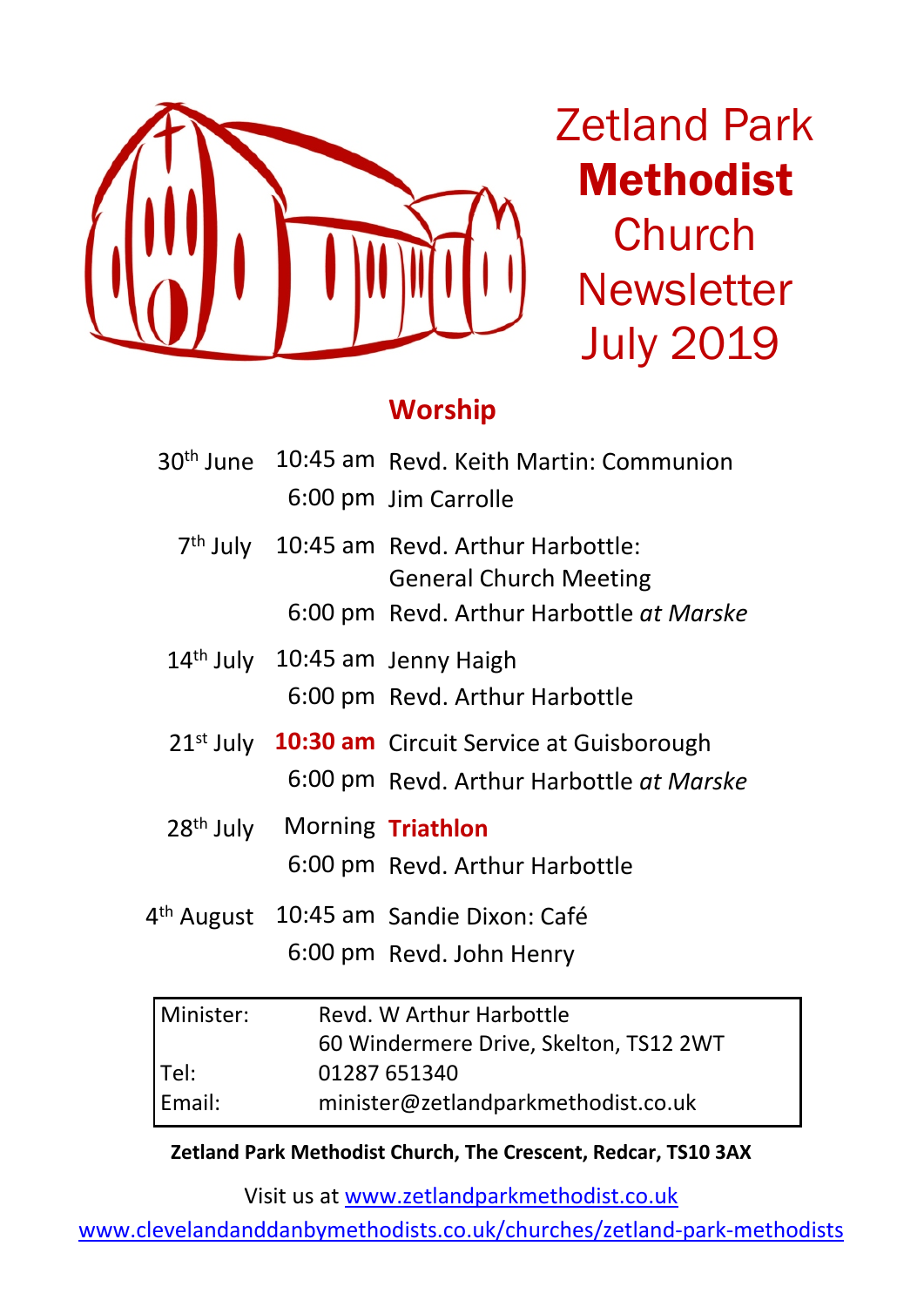#### **Stories of Faith**

In September the Methodist Church starts a Year of Testimony - or stories of faith.

As part of this the North East Region are producing a publication:

"50 Great Stories"

They are now urgently looking for contemporary stories of faith to include.

If you think you have one to share please do let one of the Circuit Ministers know - if chosen, help with writing it up could be made available.

On Wednesday 24th July there will be a **Memorial Concert for Barry Cope** at Emmanuel Church Saltburn starting at 7.30pm.

The concert will feature Silverwood wind band and the New Day Singers.

Admission £5 payable on the door, all proceeds to Alzheimer's Research

This Summer several Teesside Churches are joining together to do a giant social action project in partnership with Stockton, Middlesbrough and Redcar Council. The project is called **"Serve Teesside"** and we are aiming to mobilise the Church of Teesside into unified action during the months of June and July.

Imagine over 1000 Christian's spreading out over Teesside to paint, litter pick, plant, clean and serve. Imagine doing under the banner of the unified Church in Teesside.

As Churches Together In Redcar we thought it would be great if we could coordinate a date to get stuck in together. As a result the date we're going to go for is **Saturday 13th July.**

Please let Ann know if this is something in which you would like to be involved.

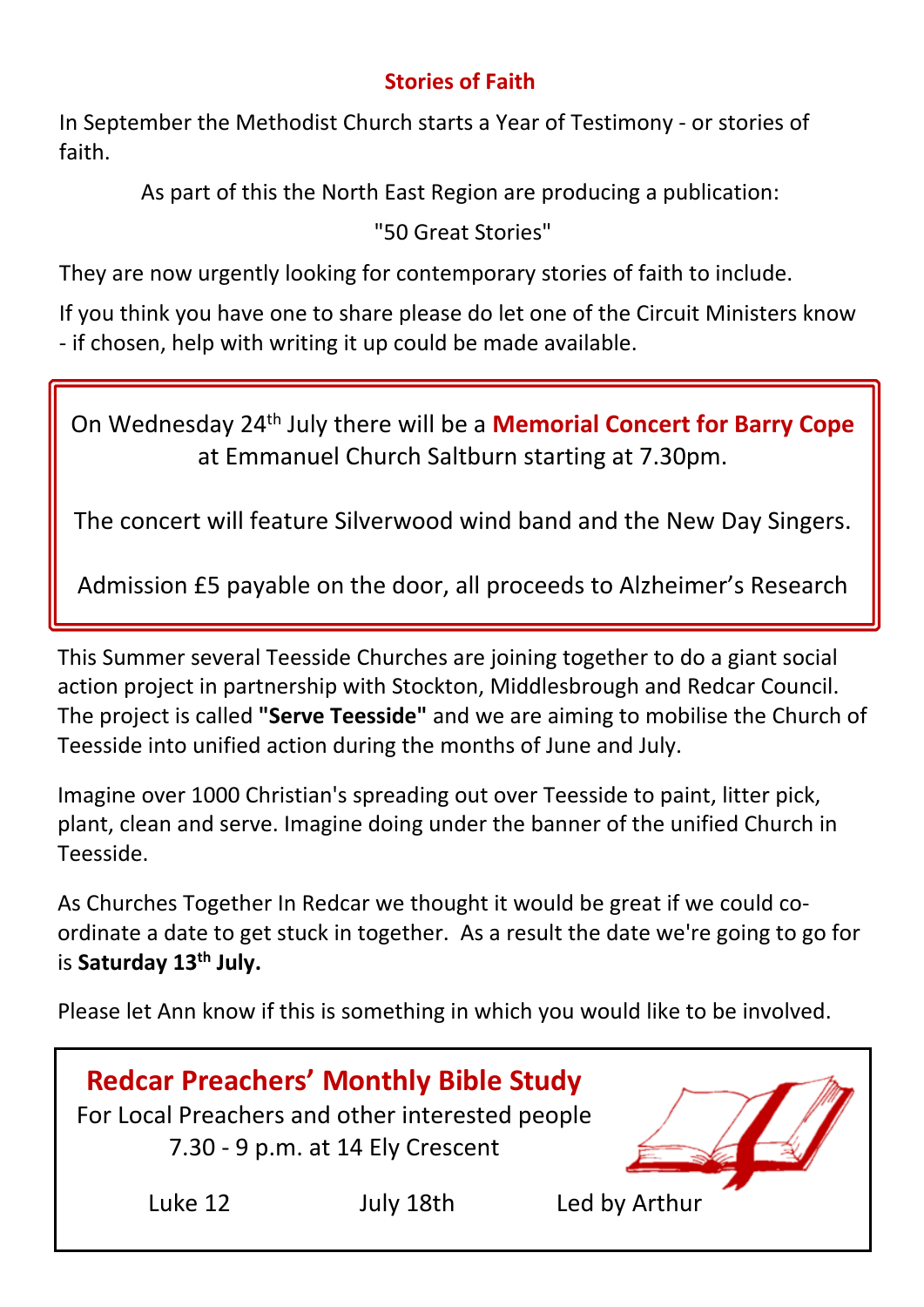### **World Boxes**

Jackie Rae asks holders of World Boxes to bring them in for her to empty. She apologises that there will be a few Sundays in July and August when she is unable to be at church.

> There will be a **Sectional Prayer Meeting** at Marske on Saturday 6th July, 9 am

### **General Church Meeting - 7th July**

Following a shortened Service

# **All are invited to Attend**

# **Redcar Triathlon Sunday 28th July from 9:30 am**

There will not be a normal service that morning. We will be running supporting activities and devotions.

# **All are welcome to join us.**

There will be chairs for spectators, drinks, nibbles, cheering and bursts of worship.

The first riders will be passing at around 9:45 am, and the last riders around noon.

If you can help set up from around 9 am please contact one of the stewards.

*Reminder: The road outside the church will be closed as will be the coast road from the roundabout to the junction with Lilac Grove.*